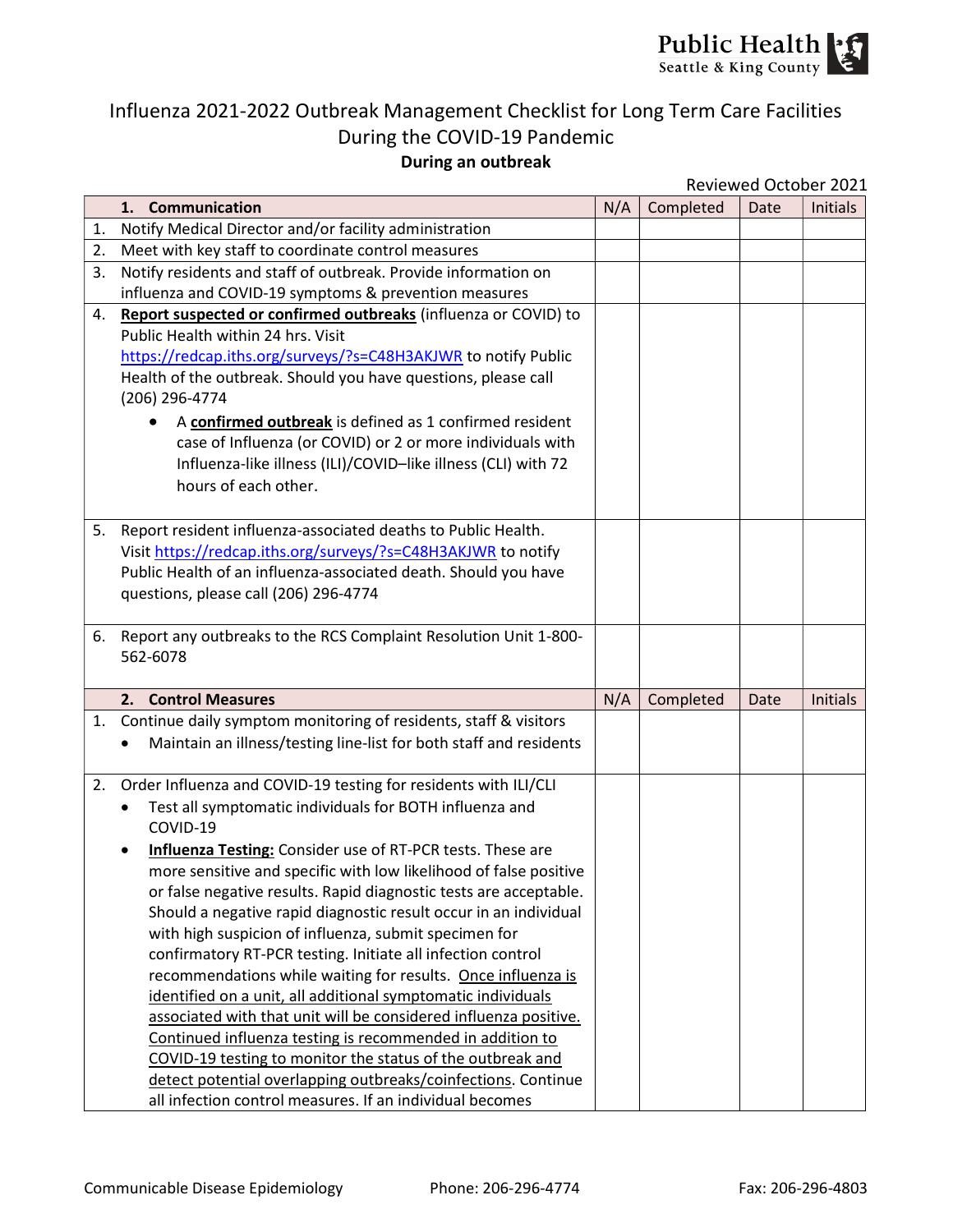

# Influenza 2021-2022 Outbreak Management Checklist for Long Term Care Facilities During the COVID-19 Pandemic

#### During an outbreak

|    | symptomatic on another unit, test for both Influenza and<br>COVID-19.<br><b>COVID-19 Testing: Offer COVID-19 testing for ALL</b><br>symptomatic individuals, regardless of influenza result (co-<br>infections may occur). If a positive COVID-19 result is<br>identified, initiate COVID-19 infection control<br>recommendations immediately. Report all positive COVID-19<br>tests, antigen or PCR, to Public Health.                                                                                                                                                                                           |  |  |
|----|-------------------------------------------------------------------------------------------------------------------------------------------------------------------------------------------------------------------------------------------------------------------------------------------------------------------------------------------------------------------------------------------------------------------------------------------------------------------------------------------------------------------------------------------------------------------------------------------------------------------|--|--|
| 3. | Furlough symptomatic staff from work and refer for evaluation by<br>clinician. Recommend COVID-19 and influenza testing.<br>Symptomatic staff will be presumed influenza positive during a<br>known influenza outbreak, but testing is still recommended.<br>If COVID results are negative and influenza results are positive<br>(or presumed influenza positive), staff should furlough until<br>24hr post fever (without use of medication), or at minimum 5<br>days after onset if possible. Refer to your facility illness policy.                                                                            |  |  |
|    | 4. Provide influenza antiviral treatment to all residents, unless<br>contraindicated, who have suspected or confirmed influenza.<br>Follow CDC dosing guidelines.<br>Influenza antiviral treatment works best when started within<br>48 hours of symptom onset<br>Treatment should not wait for laboratory confirmation                                                                                                                                                                                                                                                                                           |  |  |
| 5. | Provide influenza antiviral chemoprophylaxis to non-ill residents,<br>unless contraindicated, follow CDC dosing guidelines. Consider:<br>Prioritize prophylaxis administration to the close contacts of<br>the ill individual. If transmission occurs (2 or mor cases),<br>consider expanding prophylaxis administration to the<br>unit/floor/facility.<br>Administer prophylaxis to prevent illness for minimum of 14<br>days, and for at least 7 days after last known case is identified<br>Consider offering prophylaxis to unvaccinated staff who<br>provide care to residents at high risk of complications |  |  |
| 6. | Vaccinate residents and staff<br>Offer influenza vaccine to all unvaccinated residents and staff<br>Ensure staff are vaccinated against COVID-19 according to<br>state mandate.<br>Ensure access to COVID-19 vaccination and boosters as<br>appropriate for all residents                                                                                                                                                                                                                                                                                                                                         |  |  |
|    | 7. Post outbreak notices on all entrances of facility. Limit non-<br>essential visitors                                                                                                                                                                                                                                                                                                                                                                                                                                                                                                                           |  |  |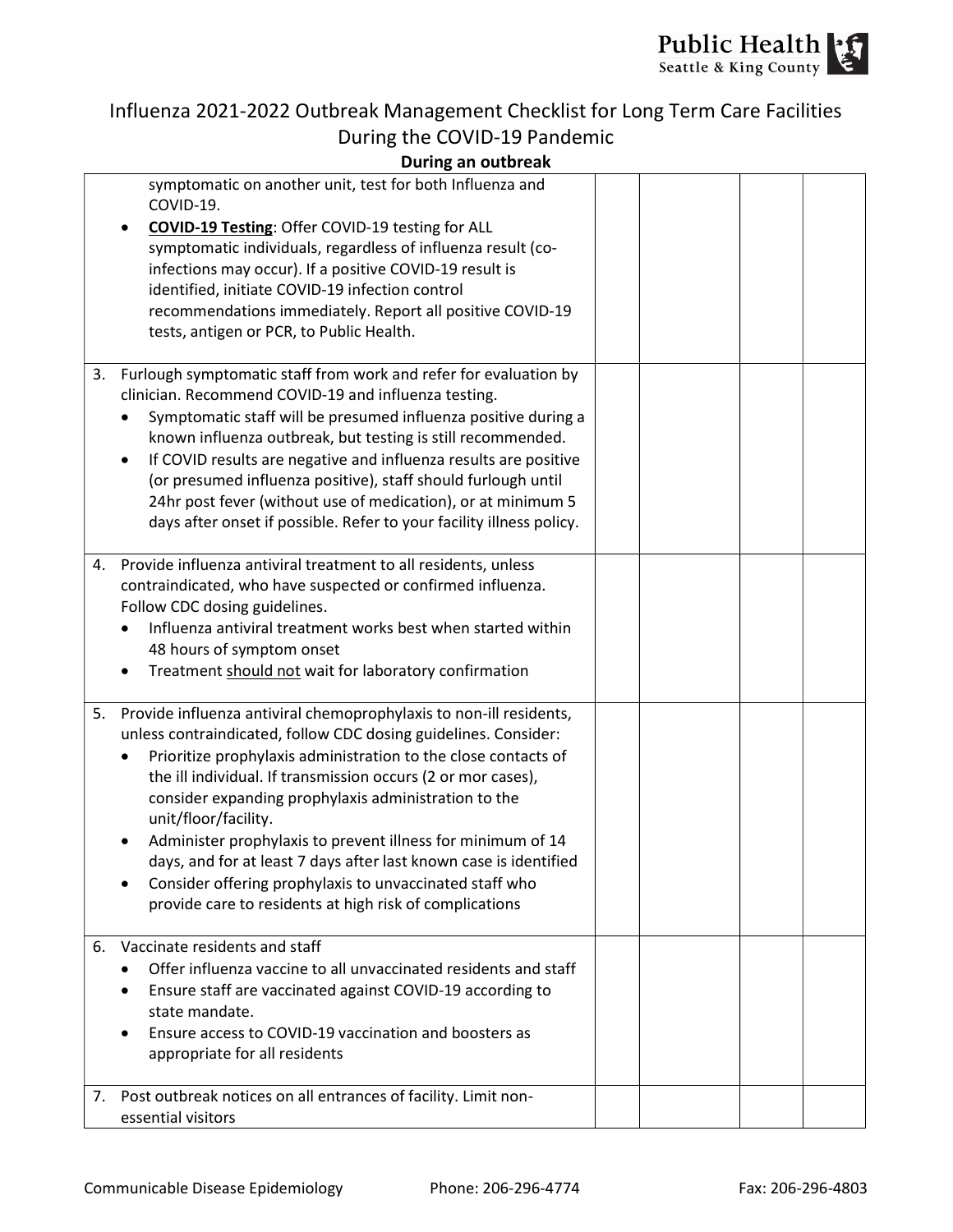

## Influenza 2021-2022 Outbreak Management Checklist for Long Term Care Facilities During the COVID-19 Pandemic During an outbreak

|    | 8. Cancel group activities, parties and events                                           |     |           |      |                 |
|----|------------------------------------------------------------------------------------------|-----|-----------|------|-----------------|
|    | Consider closing common dining room and serve meals in                                   |     |           |      |                 |
|    | resident rooms                                                                           |     |           |      |                 |
|    |                                                                                          |     |           |      |                 |
|    | 9. Infection Control                                                                     | N/A | Completed | Date | <b>Initials</b> |
| 1. | <b>Transmission-based Precautions</b>                                                    |     |           |      |                 |
|    | Implement appropriate precautions for ill residents depending                            |     |           |      |                 |
|    | on presence of COVID-19                                                                  |     |           |      |                 |
|    | If Influenza only - droplet precautions should be used<br>$\circ$                        |     |           |      |                 |
|    | If COVID and Influenza - Quarantine and Aerosol<br>$\circ$<br>precautions should be used |     |           |      |                 |
|    | For influenza without COVID-19, continue precautions for 7                               |     |           |      |                 |
|    | days after illness onset or 24 hours after resolution of fever;                          |     |           |      |                 |
|    | whichever is longer                                                                      |     |           |      |                 |
|    | If COVID-19 positive follow appropriate COVID-19                                         |     |           |      |                 |
|    | transmission-based precautions and outbreak control                                      |     |           |      |                 |
|    | recommendations                                                                          |     |           |      |                 |
|    | Isolate ill residents to their rooms; serve meals in their rooms                         |     |           |      |                 |
|    | and limit visitation                                                                     |     |           |      |                 |
|    | Require all residents to wear a face mask if they must leave                             |     |           |      |                 |
|    | their rooms                                                                              |     |           |      |                 |
|    | Continue universal source control and consider auditing staff                            |     |           |      |                 |
|    | mask practices                                                                           |     |           |      |                 |
| 2. | Increase environmental cleaning                                                          |     |           |      |                 |
|    | Clean and disinfect shared equipment (blood pressure                                     |     |           |      |                 |
|    | monitor) and high touch areas (light switch, door handle,                                |     |           |      |                 |
|    | handrail, etc.)                                                                          |     |           |      |                 |
|    | Use an EPA registered disinfectant and follow manufacturer's                             |     |           |      |                 |
|    | instructions                                                                             |     |           |      |                 |
|    |                                                                                          |     |           |      |                 |
| 3. | Emphasize respiratory etiquette and hand hygiene                                         |     |           |      |                 |
|    | Establish and maintain hand hygiene stations stocked with                                |     |           |      |                 |
|    | tissues, alcohol-based hand sanitizer, face masks                                        |     |           |      |                 |
|    | Post "Cover Your Cough" and "Stop Germs, Stay Healthy"                                   |     |           |      |                 |
|    | posters in resident and staff areas                                                      |     |           |      |                 |
|    | 4. Assess new admissions safety prior to admitting                                       |     |           |      |                 |
|    | Admit new or returning residents to unaffected units.                                    |     |           |      |                 |
|    | Ensure adequate staff, PPE and testing materials are available                           |     |           |      |                 |
|    | Inform new admission of facilities outbreak status                                       |     |           |      |                 |
|    | New or returning residents may need to quarantine as per                                 |     |           |      |                 |
|    | COVID-19 pandemic response recommendations.                                              |     |           |      |                 |
|    |                                                                                          |     |           |      |                 |